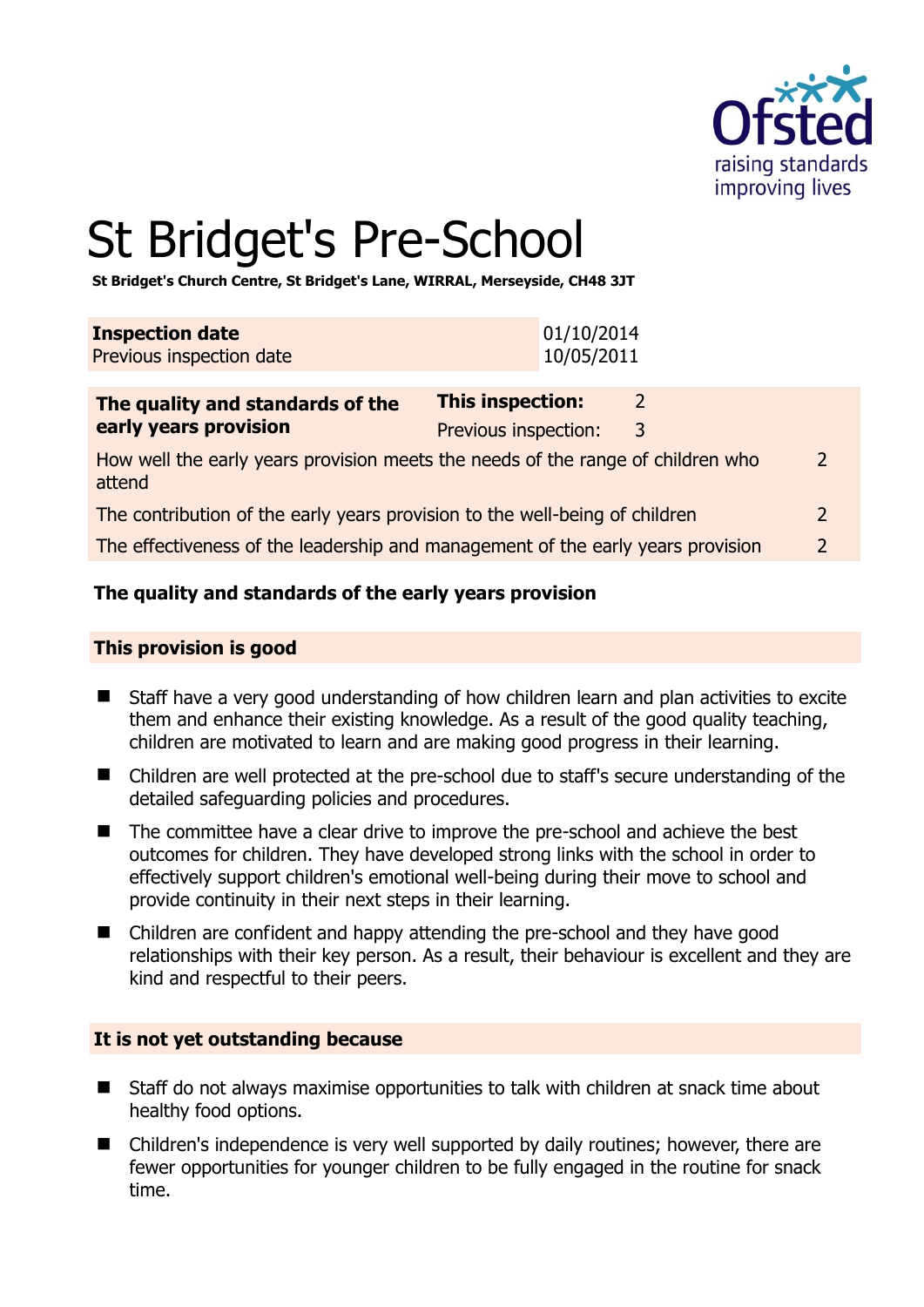# **Information about this inspection**

Inspections of registered early years provision are:

- scheduled at least once in every inspection cycle the current cycle ends on 31 July 2016
- scheduled more frequently where Ofsted identifies a need to do so, for example where provision was previously judged inadequate
- **•** brought forward in the inspection cycle where Ofsted has received information that suggests the provision may not be meeting the legal requirements of the Early Years Foundation Stage or where assessment of the provision identifies a need for early inspection
- **•** prioritised where we have received information that the provision is not meeting the requirements of the Early Years Foundation Stage and which suggests children may not be safe
- scheduled at the completion of an investigation into failure to comply with the requirements of the Early Years Foundation Stage.

# **Inspection activities**

- $\blacksquare$ The inspector observed activities in the indoor and outdoor learning environment and spoke with staff and children at appropriate times during the inspection.
- The inspector met with the provider and reviewed the pre-school's self-evaluation form, as well as a sample of policies and procedures.
- The inspector checked evidence of staff suitability to work with children and their qualifications, including paediatric first aid.
- The inspector conducted a joint observation with the provider and reviewed observation, planning and assessment documents.

**Inspector**  Lauren Grocott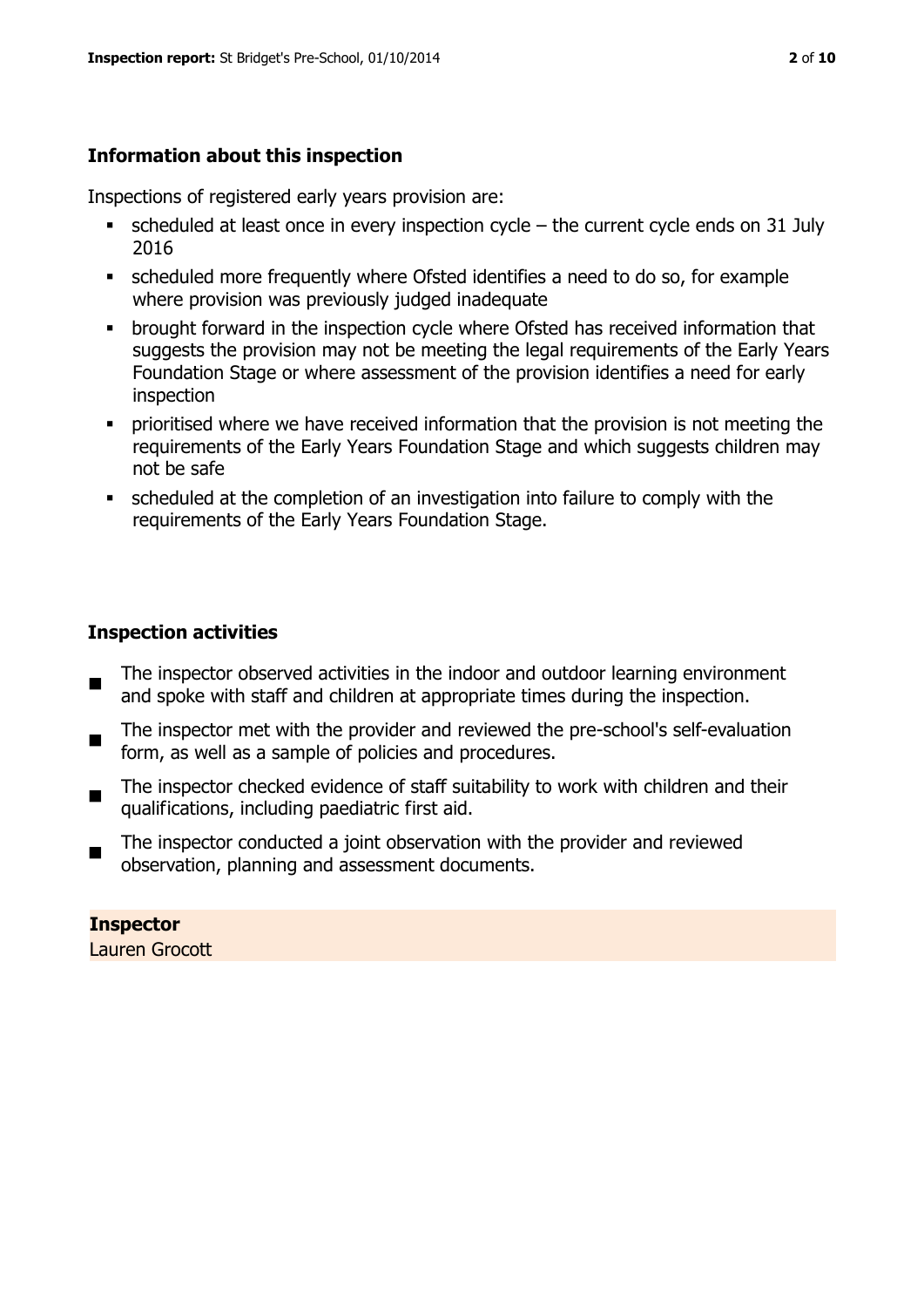# **Full report**

#### **Information about the setting**

St Bridget's Pre-School was registered in 1992 on the Early Years Register. It is run by a voluntary committee, made up of parents and members of the local community. The preschool operates from a church hall in the grounds of St Bridget's Primary School, in the West Kirby area of Wirral. There is a designated playroom and an enclosed outdoor play area. The pre-school operates term time only, from Monday to Friday, 8.50am to 3.50pm. Children can attend for a variety of sessions. There are currently 50 children on roll, all of whom are within the early years age range. The pre-school supports children who speak English as an additional language and children with special educational needs and/or disabilities. The pre-school committee employs six staff, all of whom hold appropriate early years qualifications. The pre-school is a member of the Pre-School Learning Alliance.

#### **What the setting needs to do to improve further**

#### **To further improve the quality of the early years provision the provider should:**

- maximise all opportunities for staff to talk with children during snacktime about healthy foods
- $\blacksquare$  review the routine for snacktime to provide even more opportunities for younger children to be fully engaged.

#### **Inspection judgements**

#### **How well the early years provision meets the needs of the range of children who attend**

Staff have a good understanding of how children learn and develop, and the quality of teaching is good. As a result, children are provided with a range of activities that engage, enthuse and motivate them to learn. They are well prepared for their next steps in learning or a move to school. Staff skilfully interact with children and ask good quality questions. This helps children to consider what might happen next and provides children with encouragement to keep trying with activities they find more difficult. Staff do not always engage directly in children's play as they have a good understanding that some play requires minimal intervention and should continue until its natural conclusion. The careful balance of both approaches ensures that children are motivated and helps to foster the attitudes and dispositions they need to be ready for their next steps in learning.

Children are provided with a wide range of activities to stimulate their interests. They happily engage in free play with small world resources, construction, soft play and craft materials. Children have pretend picnics and laugh as they mime eating spaghetti with staff. In the outdoor area, children use large play apparatus to develop their physical skills, balance and coordination. They visit a smaller garden in the church grounds and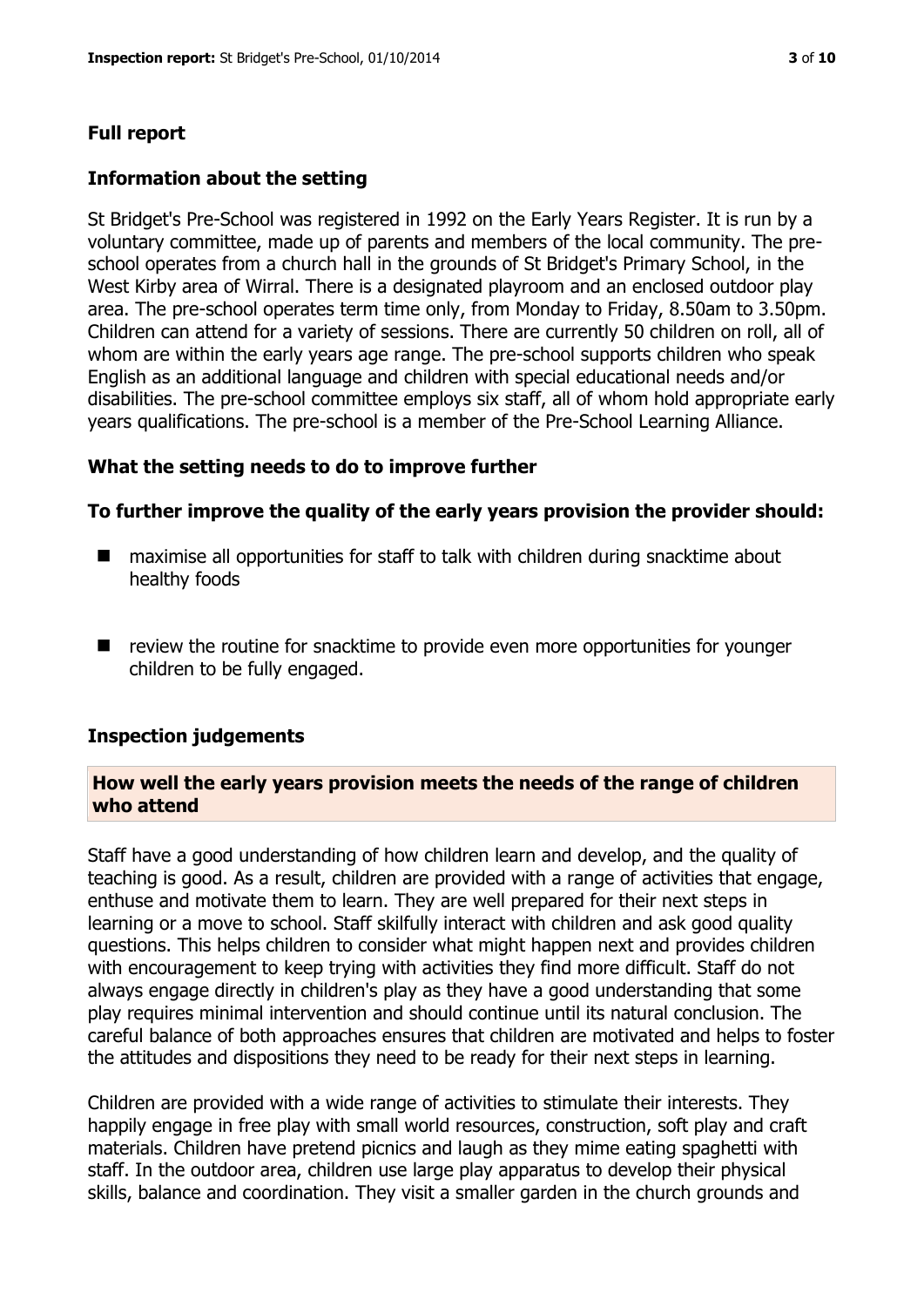begin to develop an understanding of the natural world by picking wild flowers to press as part of a craft activity. Children are delighted as staff read the group a story in animated tones and ask them if they can recall what happens next and other questions relevant to the story. Staff use children's existing interests to plan imaginative and exciting group activities, for example, an indoor music festival. This helps children to consolidate their learning experiences outside of the pre-school. A number of external providers also run sessions for the pre-school, including French lessons, physical exercise and music sessions. This means that children are offered a varied and exciting curriculum to extend and promote their learning.

All children are making good progress in their learning. The committee has implemented comprehensive systems for observation, planning and assessment. This enables staff to effectively plan to meet children's individual learning needs, including children with special educational needs and/or disabilities and those who speak English as an additional language. Staff complete baseline assessments of children when they begin attending the pre-school and take into account information provided by parents. Children are also assessed using the progress check for children between the ages of two and three years, where relevant. Termly progress and planning updates are shared with parents to ensure a consistent approach between the pre-school and home learning environment. The committee have implemented measures to track all children's progress who are attending the setting and this ensures that interventions can be secured for children whose progress is less than expected in any area. Planning is overseen by the manager and a teacher from the school. This helps staff to promote specific areas to ensure children are well prepared for their next steps in learning or a move to school.

#### **The contribution of the early years provision to the well-being of children**

Children's emotional well-being is supported effectively by the well-embedded key-person system. Children evidently feel confident at the setting, including those who have only recently started attending. They ask the inspector her name, where she is from and whether she would like a cup of tea. Children also show care and consideration towards each other as they play. Staff get to know children quickly due to the detailed information they gather from parents prior to them attending the setting. This ensures staff are able to cater for children's individual needs, particularly those with special educational needs and/or disabilities or specific dietary requirements. Staff have developed caring relationships with children and this fosters their self-esteem and self-confidence. They place a strong emphasis on developing children's independence in order to prepare them for a move to school. Children wait in line at snack time to collect a plate and a drink of their choosing. They find their names at each table, which tells them where to sit. Some children act as helpers and carry around bowls of fresh fruit to enable children to choose their preference of snack. At the end of snack time, all children place their dirty plates and cups onto a tray for them to be washed in the kitchen. While this routine is effective in supporting children's growing independence, there are fewer opportunities for younger children to be fully engaged. Children from the school visit the pre-school each week to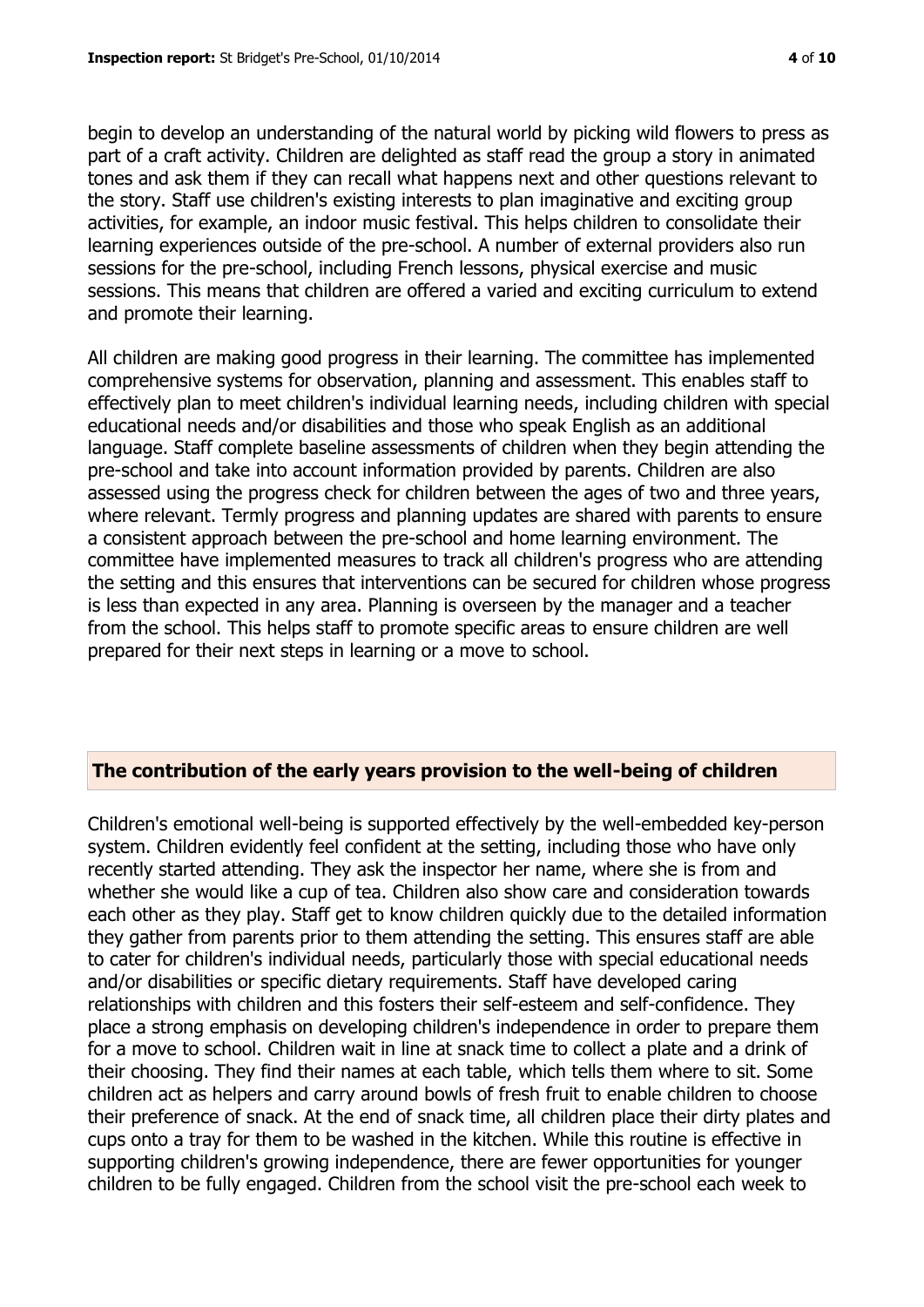befriend younger children. The committee have arranged this to help children develop relationships with their peers before they move across to school, to fully support their emotional well-being. The committee have also arranged for older pre-school children to visit the school on a weekly basis so they become familiar with the surroundings. Some children eat lunch in the school hall, to further support their emotional readiness to move into school.

Children's health and safety is well supported. The committee have engaged in a health promotion scheme and changed their provision and menu as a result to support children's physical health. Staff discuss healthy lifestyles with children during stories or free play. During snack time, staff do not always talk with children. As a result, opportunities to enhance and consolidate their understanding of healthy foods are not maximised. Children are offered outdoor play every day and undertake a physical exercise session, ran by an external provider, on a weekly basis. They are taught to understand when they are hot they should take their jumper off or have a drink of water. Staff are fully aware of all children's individual dietary requirements and medical needs, which further promotes their physical good health. Hygiene routines are well embedded, which reduces the risk of cross-contamination and promotes children's understanding of how to look after their bodies. Children are extremely well behaved and have a clear understanding of the rules. For example, they know they must hold hands with another child when walking to the outdoor play area and line up readily to do so. This also supports their sense of personal safety as staff explain why rules are in place and how they protect children. The learning environment is welcoming, safe and well resourced. Children can access a range of resources independently to follow their own interests. Their artwork and pictures are displayed on boards and the pre-school computer, which fosters their self-esteem and sense of belonging. Staff are conscious of this as the rooms used by the pre-school are shared with other community groups and therefore, staff cannot have permanent displays. However, they acknowledge the importance of supporting children in this way and take all reasonable steps to do so.

## **The effectiveness of the leadership and management of the early years provision**

The committee has a good understanding of its responsibilities in meeting the learning and development requirements of the Early Years Foundation Stage. The planning and delivery of educational programmes is monitored by the committee and overseen by the provider. There are strong links with the host school, which support the delivery of the educational programmes to ensure they are effective. Consequently, children are well prepared for their next steps in learning. Children's progress is tracked individually and as a whole to provide the committee with visibility of their progress. As a result, interventions can be sought for children in a timely manner where appropriate. The committee has an equally good understanding of its responsibilities regarding the safeguarding and welfare requirements. Robust safeguarding policies and procedures are in place to ensure that children are protected and all staff routinely update their safeguarding training to underpin their existing knowledge. Risk assessments and detailed records ensure that children's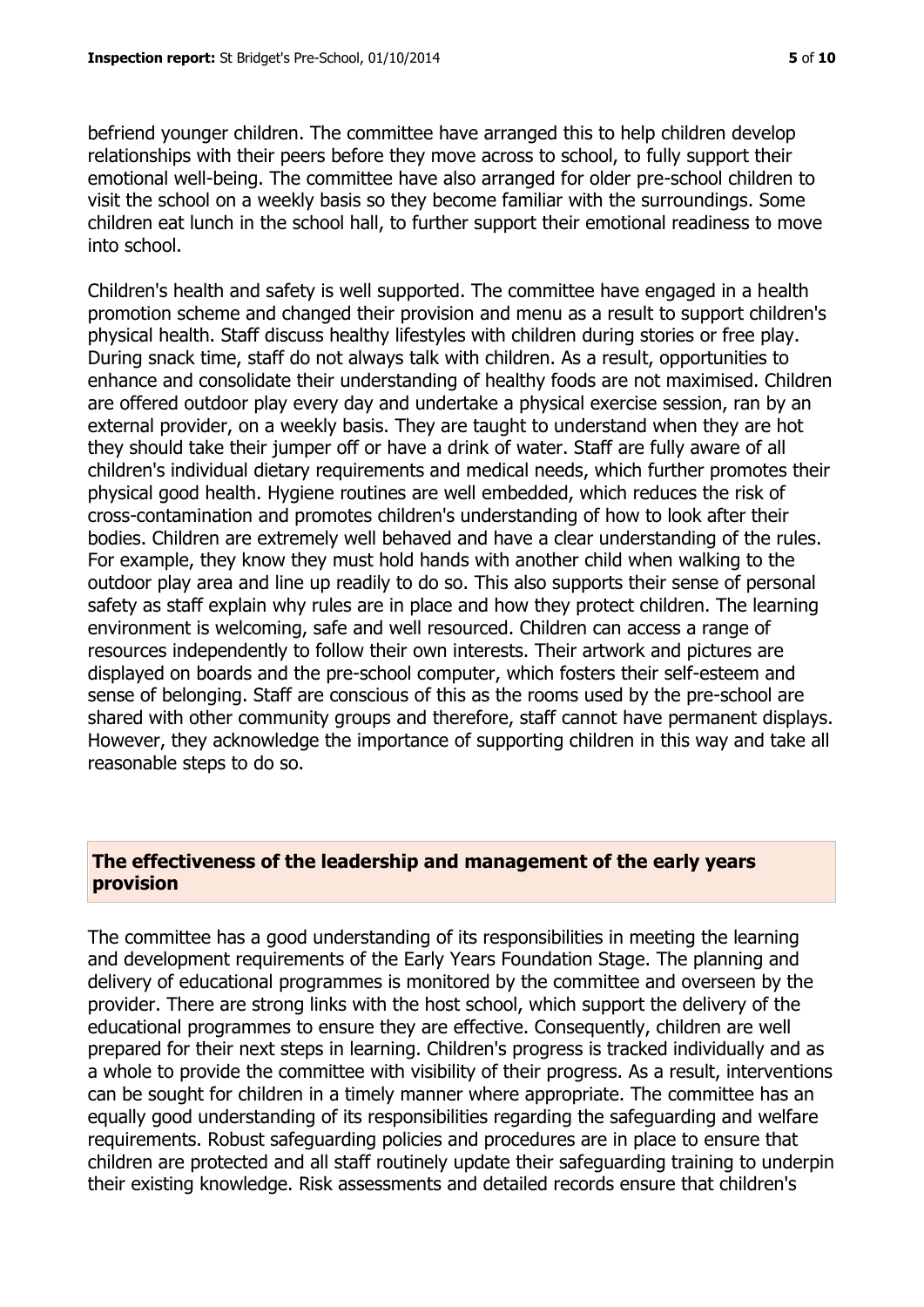health and safety is protected and maintained.

The long-standing staff team are well supported by the committee. They have weekly meetings to discuss their plans for learning, information about safeguarding and interventions. Staff have annual appraisals with the committee to discuss their progress and development and more frequent meetings are available to staff. The committee have recently implemented peer observations for staff to evaluate practice more frequently and swiftly identify any areas for improvement. Staff are provided with a targeted programme for professional development and are supported to access training, which interests them and enhances their existing skills. As a result, practice is monitored well, which results in good outcomes for children. The committee is aware of the strengths of the pre-school, as well as areas for improvement. The provider has recently updated the pre-school's formal self-evaluation document, which details plans for improvement in the future. Since the last inspection, the committee has been working closely with the local authority to improve provision. For example, observation, planning and assessment are now very detailed and comprehensive to clearly track children's progress. Risk assessments are in place for all areas used by the pre-school and the committee is aware of the need to reflect on these as other community groups share access to some parts of the building. Since the last inspection, all staff have gained relevant childcare qualifications, supported by the committee. This has resulted in a higher quality of practice and teaching, which engages children and provides them with an appropriate level of challenge.

Staff understand the importance of partnership working with parents and other professionals. They build good relationships with parents through settling-in sessions, verbal communication, daily sheets and a termly newsletter. Parents comment that they are very happy with the pre-school and feel the staff are, 'nurturing, lovely, approachable people'. They feel they receive a good amount of information about what their children have been doing, what they have learned and support to extend their children's learning at home. Good links are also established with other settings to share information about children where appropriate. Staff track children effectively and interventions are made in a timely way. This ensures children have the best opportunities to make good progress and a consistent approach is being taken to their learning and development. The committee have established very strong links with the school and it uses these links to improve the quality of their practice, as well as to provide excellent support for children to be ready for their next steps in learning.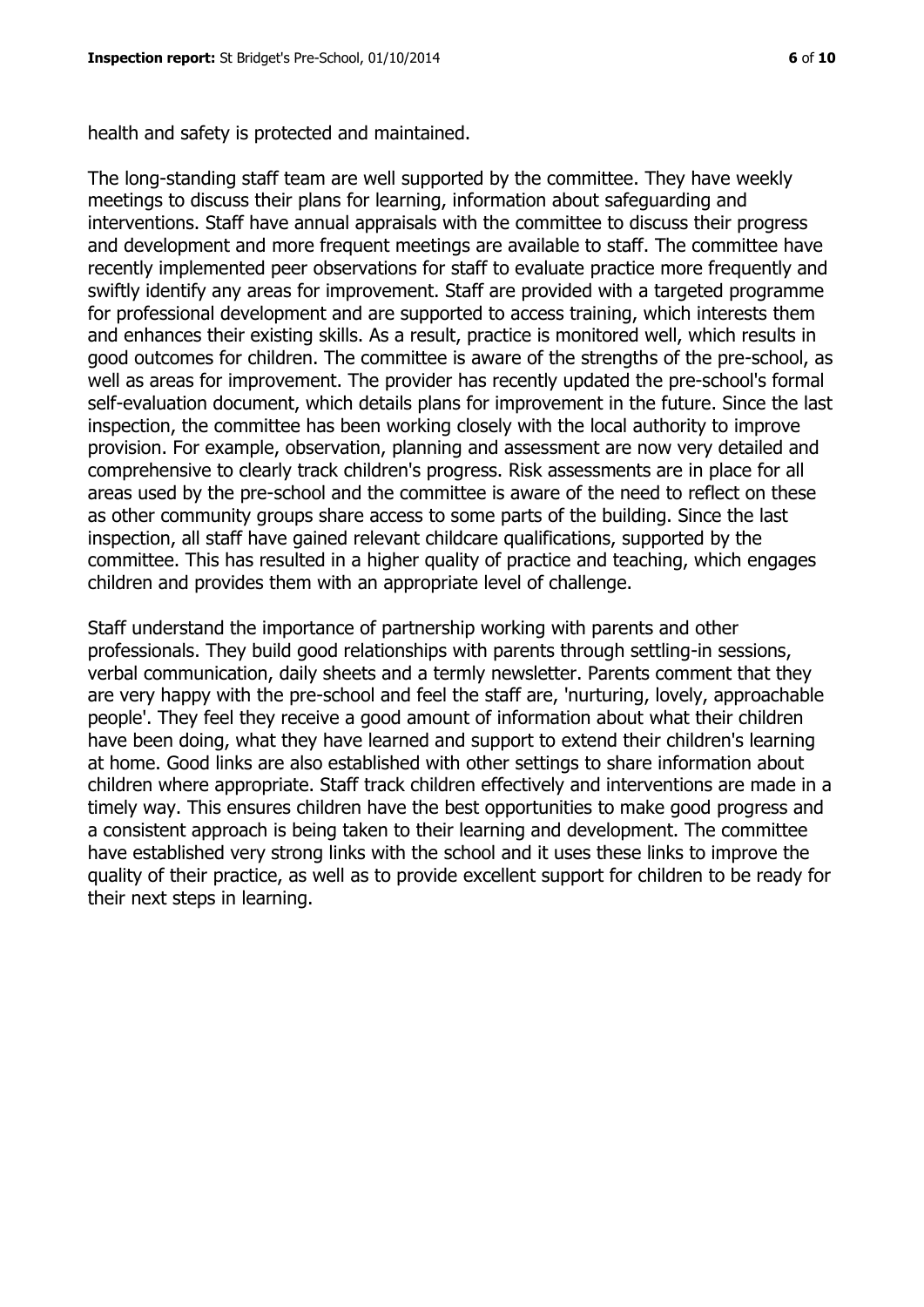# **What inspection judgements mean**

# **Registered early years provision**

| Grade   | <b>Judgement</b>        | <b>Description</b>                                                                                                                                                                                                                                                                                                                                                                                |
|---------|-------------------------|---------------------------------------------------------------------------------------------------------------------------------------------------------------------------------------------------------------------------------------------------------------------------------------------------------------------------------------------------------------------------------------------------|
| Grade 1 | Outstanding             | Outstanding provision is highly effective in meeting the needs<br>of all children exceptionally well. This ensures that children are<br>very well prepared for the next stage of their learning.                                                                                                                                                                                                  |
| Grade 2 | Good                    | Good provision is effective in delivering provision that meets<br>the needs of all children well. This ensures children are ready<br>for the next stage of their learning.                                                                                                                                                                                                                        |
| Grade 3 | Requires<br>improvement | The provision is not giving children a good standard of early<br>years education and/or there are minor breaches of the<br>safeguarding and welfare requirements of the Early Years<br>Foundation Stage. We re-inspect nurseries and pre-schools<br>judged as requires improvement within 12 months of the date<br>of inspection.                                                                 |
| Grade 4 | Inadequate              | Provision that is inadequate requires significant improvement<br>and/or enforcement action. The provision is failing to give<br>children an acceptable standard of early years education and/or<br>is not meeting the safeguarding and welfare requirements of<br>the Early Years Foundation Stage. It will be monitored and<br>inspected again within six months of the date of this inspection. |
| Met     |                         | There were no children present at the time of the inspection.<br>The inspection judgement is that the provider continues to<br>meet the requirements for registration.                                                                                                                                                                                                                            |
| Not met |                         | There were no children present at the time of the inspection.<br>The inspection judgement is that the provider does not meet<br>the requirements for registration.                                                                                                                                                                                                                                |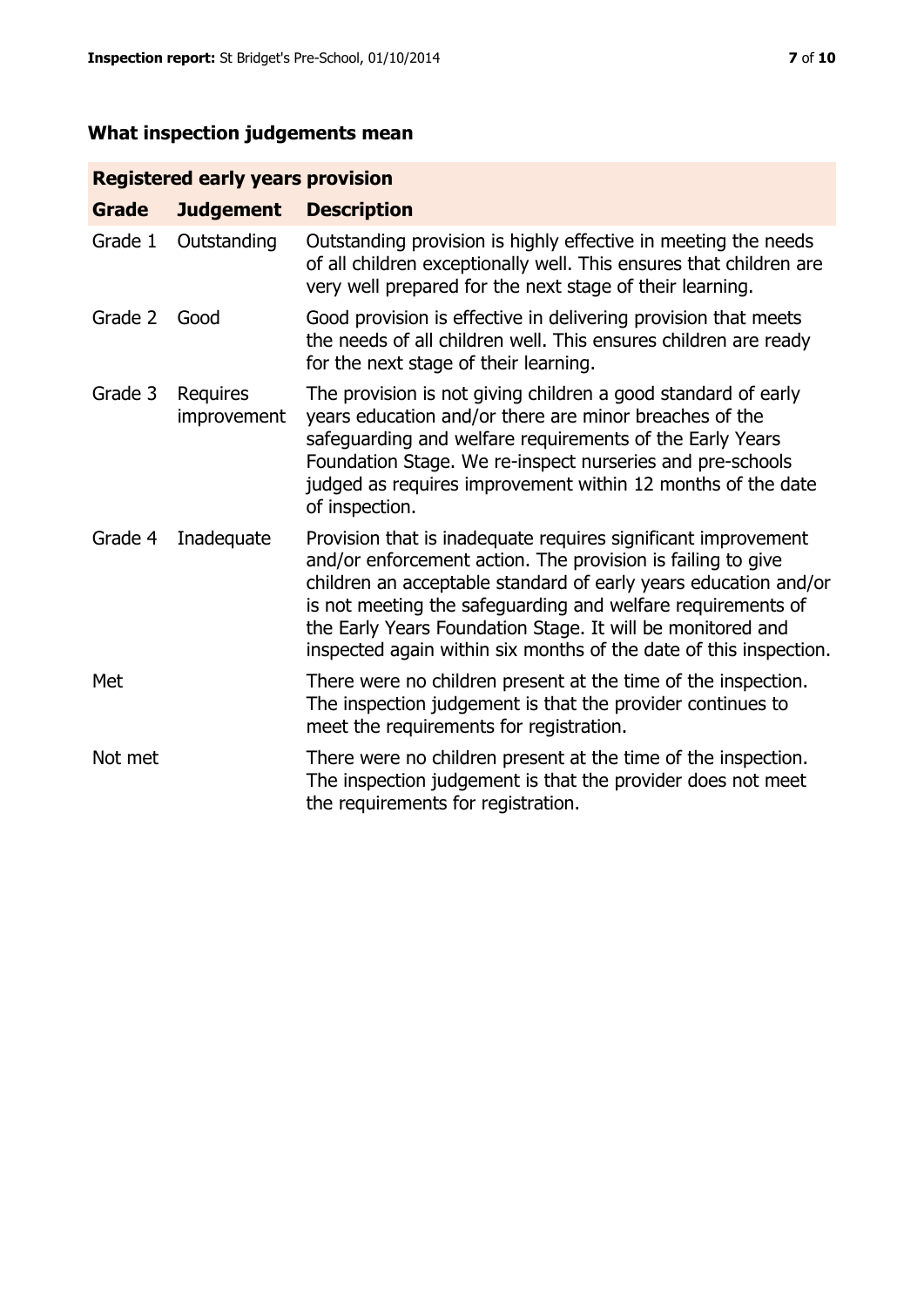# **Inspection**

This inspection was carried out by Ofsted under sections 49 and 50 of the Childcare Act 2006 on the quality and standards of provision that is registered on the Early Years Register. The registered person must ensure that this provision complies with the statutory framework for children's learning, development and care, known as the Early Years Foundation Stage.

# **Setting details**

| Unique reference number           | 306492                            |
|-----------------------------------|-----------------------------------|
| <b>Local authority</b>            | Wirral                            |
| <b>Inspection number</b>          | 876779                            |
| <b>Type of provision</b>          |                                   |
| <b>Registration category</b>      | Childcare - Non-Domestic          |
| Age range of children             | $0 - 5$                           |
| <b>Total number of places</b>     | 50                                |
| <b>Number of children on roll</b> | 50                                |
| <b>Name of provider</b>           | St Bridget's Pre-School Committee |
| Date of previous inspection       | 10/05/2011                        |
| <b>Telephone number</b>           | 07831 431 093                     |

Any complaints about the inspection or the report should be made following the procedures set out in the guidance *'Complaints procedure: raising concerns and making complaints* about Ofsted', which is available from Ofsted's website: www.ofsted.gov.uk. If you would like Ofsted to send you a copy of the guidance, please telephone 0300 123 4234, or email enquiries@ofsted.gov.uk.

# **Type of provision**

For the purposes of this inspection the following definitions apply:

Full-time provision is that which operates for more than three hours. These are usually known as nurseries, nursery schools and pre-schools and must deliver the Early Years Foundation Stage. They are registered on the Early Years Register and pay the higher fee for registration.

Sessional provision operates for more than two hours but does not exceed three hours in any one day. These are usually known as pre-schools, kindergartens or nursery schools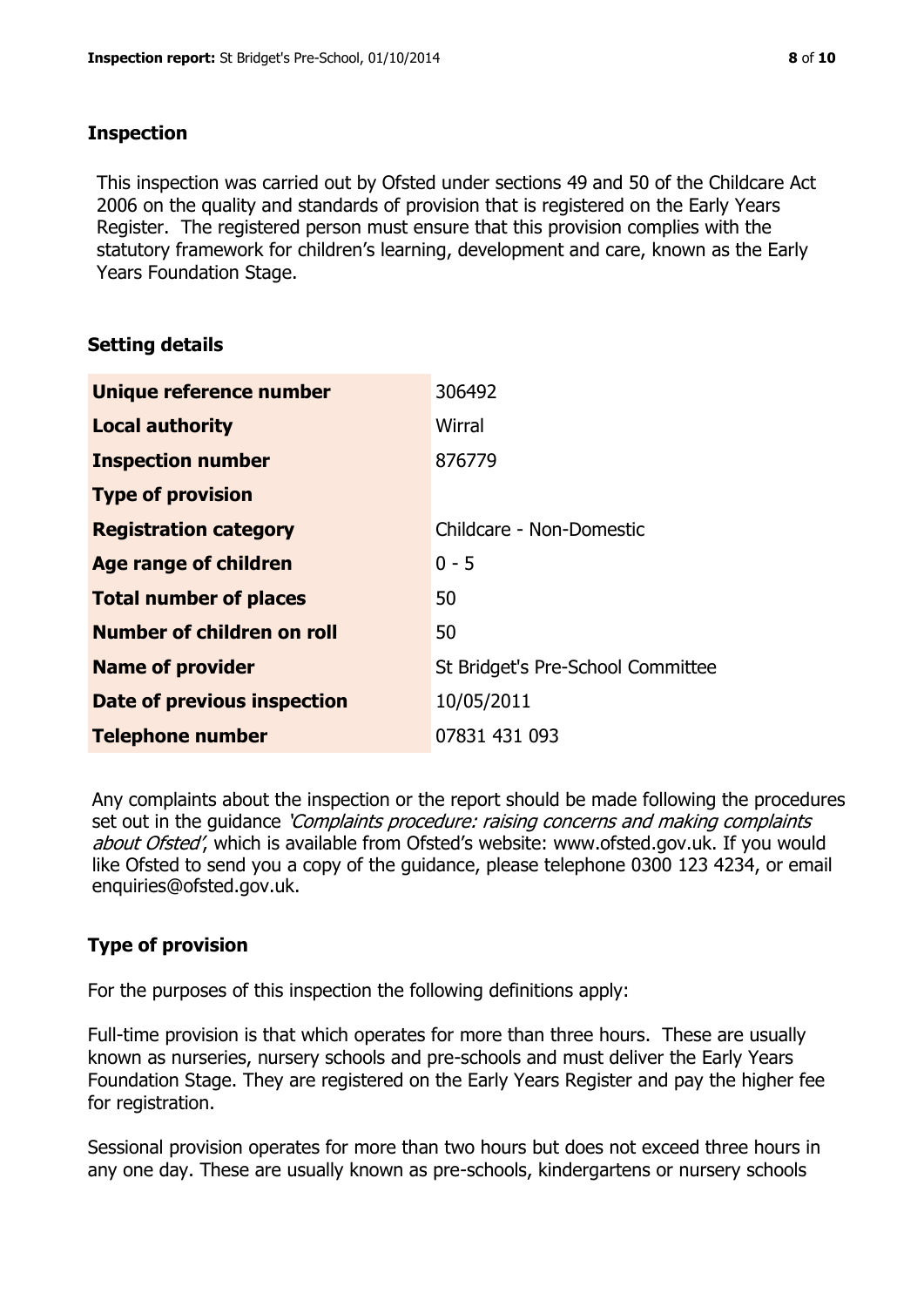and must deliver the Early Years Foundation Stage. They are registered on the Early Years Register and pay the lower fee for registration.

Childminders care for one or more children where individual children attend for a period of more than two hours in any one day. They operate from domestic premises, which are usually the childminder's own home. They are registered on the Early Years Register and must deliver the Early Years Foundation Stage.

Out of school provision may be sessional or full-time provision and is delivered before or after school and/or in the summer holidays. They are registered on the Early Years Register and must deliver the Early Years Foundation Stage. Where children receive their Early Years Foundation Stage in school these providers do not have to deliver the learning and development requirements in full but should complement the experiences children receive in school.